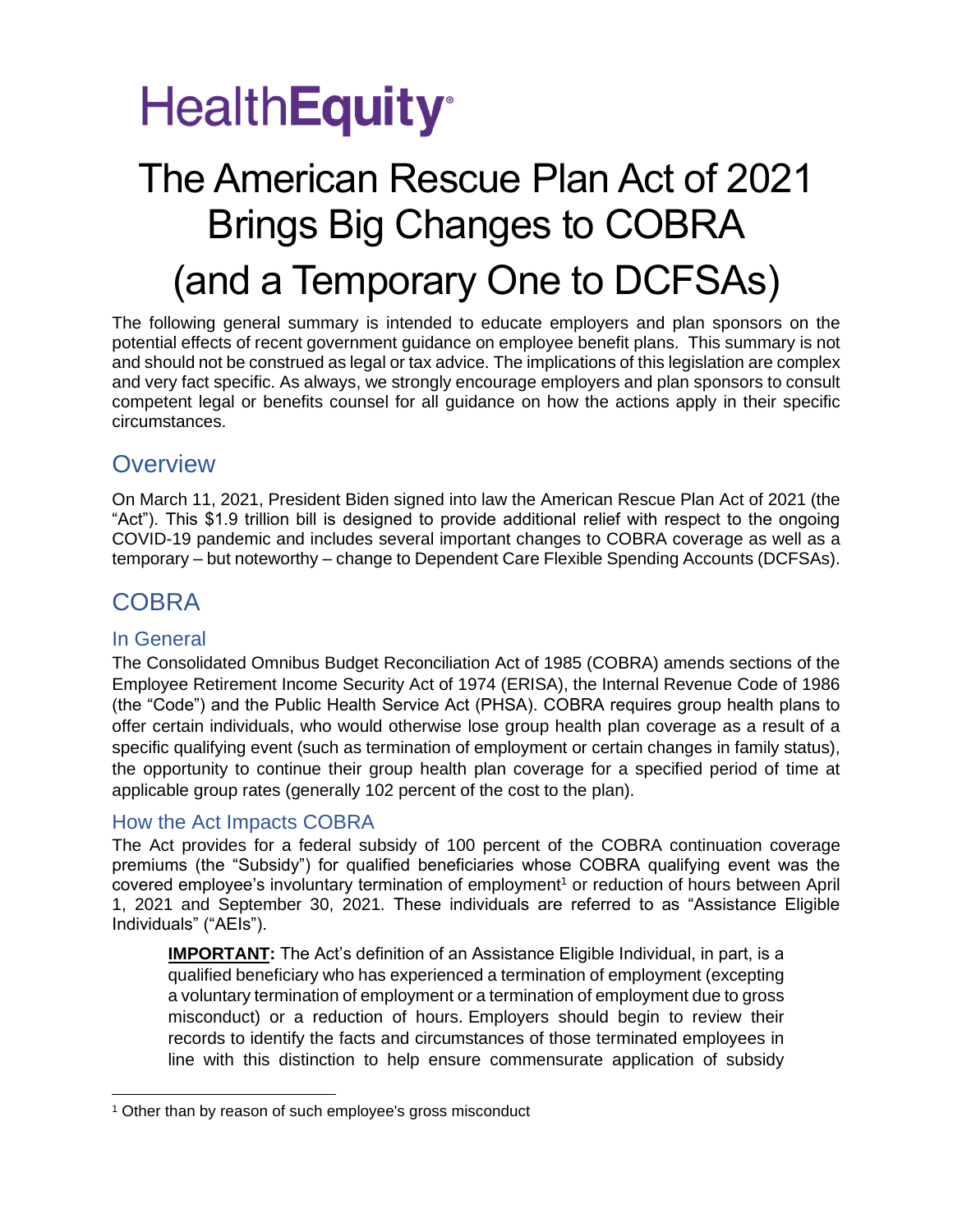eligibility. Although model notices will be forthcoming (as described below), it is important to identify these individuals as soon as possible so the necessary actions can be taken when ready.

The definition of a qualified beneficiary includes the covered employee, the covered employee's federally recognized spouse, and the covered employee's dependent child(ren) (as defined by the terms of the group health plan). Qualified beneficiaries have separate election rights under COBRA. Therefore, even if the covered employee does not elect COBRA, a covered spouse or covered child of the involuntarily terminated covered employee will qualify as an AEI.

The Subsidy applies to all COBRA-eligible group health plans sponsored by an employer (e.g., medical, dental, and vision) except for healthcare flexible spending accounts under a cafeteria plan.

The Act also allows – but does not require – employers to offer AEIs the option to change their health insurance coverage to another coverage option offered by the employer provided the associated premium does not exceed the premium for that AEI's existing coverage and also offered to similarly situated active employees.

#### Looking to the Past to Predict the Future

What's an involuntary termination of employment? What amount is used to determine the 100 percent share that must be paid by the AEI (e.g., what if they're already receiving an employerprovided subsidy)? While there are several ambiguities and opportunities for clarification with respect to the Act, perhaps we can consider past guidance to give us a better understanding.

The provisions of the Act contain a number of procedural similarities to the COBRA changes introduced by the American Recovery and Reinvestment Act of 2009 ("ARRA"), including ARRA's provision of a federal subsidy for qualified beneficiaries receiving COBRA due to an "involuntary termination of employment." Looking back, the IRS published 59 questions and answers<sup>2</sup> to help clarify the finer points of ARRA, including the definition of involuntary termination.

IRS Notice 2009-27 states that an involuntary termination of employment "means a severance from employment due to the independent exercise of the unilateral authority of the employer to terminate the employment, other than due to the employee's implicit or explicit request, where the employee was willing and able to continue performing services."

The notice also specifies:

[T]he determination of whether a termination is involuntary is based on all the facts and circumstances. For example, if a termination is designated as voluntary or as a resignation, but the facts and circumstances indicate that, absent such voluntary termination, the employer would have terminated the employee's services, and that the employee had knowledge that the employee would be terminated, the termination is involuntary.

<sup>2</sup> <https://www.irs.gov/pub/irs-drop/n-09-27.pdf>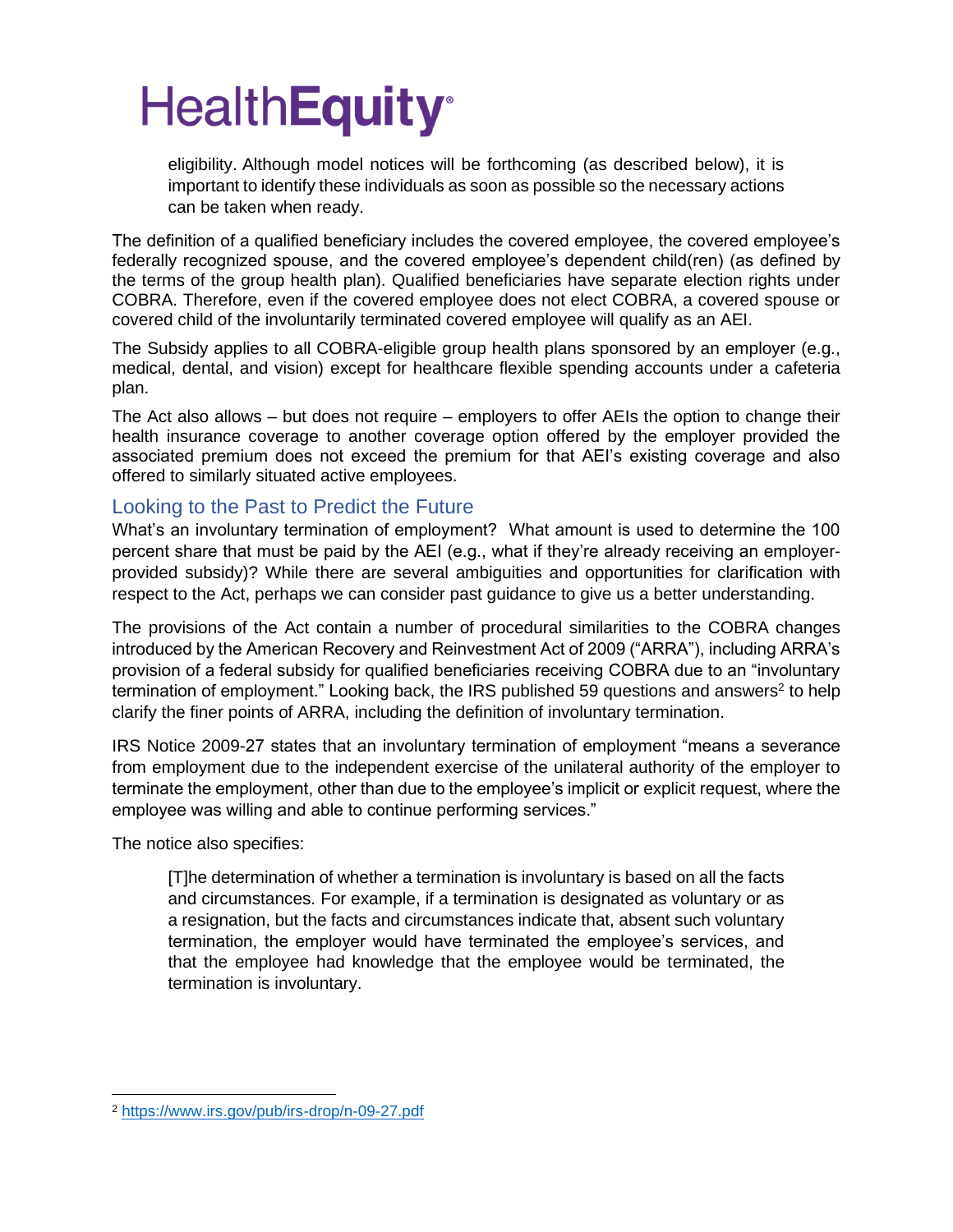The Act does not define "involuntary termination," so barring any forthcoming guidance to the contrary, the commentary proffered in Notice 2009-27 may be a reasonable indicator of the circumstances that would give rise to a qualified beneficiary's treatment as an AEI.

The ARRA guidance appears to take a narrower view of what is an "involuntary" termination or reduction in hours. More recent relief during the pandemic suggests that "involuntary" could be interpreted more broadly. For example, pandemic unemployment assistance (which is generally available when an employee's termination of employment is involuntary) has been defined to include a separation as a result of the primary child caregiver having to terminate employment because of the closure of their child's school due to COVID-19 or for someone who is providing care for a member of that individual's household who has been diagnosed with COVID-19.<sup>3</sup> Given these two widely different interpretations on what is an "involuntary" termination , further guidance on the potentially expanded or redefined circumstances for involuntary termination will be welcome.

#### Subsidy Eligibility

Qualified beneficiaries that experienced an involuntary termination of employment or reduction of hours and subsequently elected COBRA continuation coverage are eligible to receive the Subsidy on a go-forward basis for periods of COBRA coverage beginning April 1, 2021 and ending September 30, 2021 (the "Subsidy Period").

#### Special Second Election Period

The Act also provides a second 60-day election period to certain qualified beneficiaries that experienced an involuntary termination of employment or reduction of hours prior to the start of the Subsidy Period but **did not** elect COBRA during their initial 60-day election period, as well as those who elected coverage but then subsequently **lost** that coverage prior to the start of the Subsidy Period (e.g., due to non-payment of premiums).

If these AEIs elect COBRA continuation coverage during the second 60-day period, their Subsidy will begin as of April 1, 2021. If these AEIs elect COBRA continuation coverage through this second election period, their COBRA coverage will begin as of April 1, 2021. However, the maximum COBRA eligibility period is measured from the original qualifying event date (i.e., the date of the involuntary termination of employment or reduction of hours).

#### *Example*

Amanda is involuntarily terminated on July 15, 2020 and loses her active employee coverage as of July 31, 2020. She was mailed a COBRA election notice but does not elect. Within 60 days of April 1, 2021, Amanda must be notified of the availability of the Subsidy and offered a new opportunity to elect COBRA effective April 1, 2021. Amanda makes this election on May 15, 2021. Since her plan offers coverage month-to-month, her COBRA coverage will begin on April 1, 2021. However, her maximum COBRA eligibility period will still begin on August 1, 2020 (the day after her last date of active employee coverage) and run through January 31, 2022.

**IMPORTANT:** Under the guidance provided by the Department of Labor (DOL) Employee Benefits Security Administration (EBSA) Disaster Relief Notice 2020-01 and the Notice of Extension of Certain Timeframes for Employee Benefit Plans,

<sup>3</sup> [https://wdr.doleta.gov/directives/attach/UIPL/UIPL\\_16-20\\_Change\\_3\\_acc.pdf](https://wdr.doleta.gov/directives/attach/UIPL/UIPL_16-20_Change_3_acc.pdf)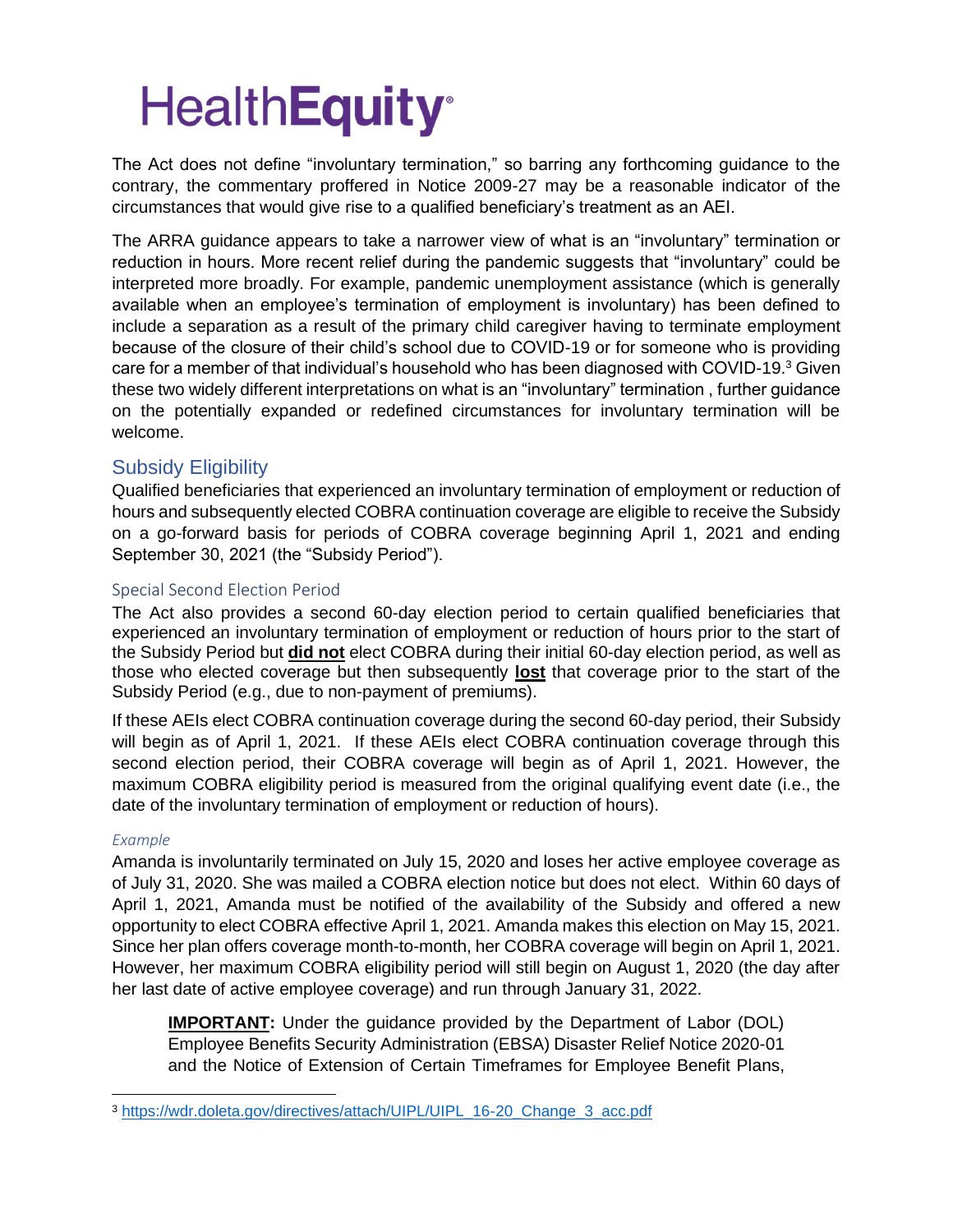Participants, and Beneficiaries Affected by the COVID-19 Outbreak ("Joint Notices"), many qualified beneficiaries who have **not yet** elected COBRA coverage also will have the option to elect COBRA *without* the subsidy back to their original qualifying event date - and then *with* the subsidy beginning April 1, 2021.<sup>4</sup>

#### *Example – Suspension of Original Election Period AND Special Second Election Period*

Brian is involuntarily terminated and loses his active employee coverage on June 30, 2020. He is mailed a COBRA election notice but has yet to elect. Ordinarily, he would have had 60 days from July 1, 2020 to elect COBRA (or August 30, 2020). Due to the relief described in the Joint Notices, Brian's one-year maximum tolling period would end June 30, 2021; he would have 60 days to elect COBRA coverage from that date (with his COBRA period going back to July 1, 2020, when he lost coverage). Under the Act, within 60 days of April 1, 2021, Brian must also be notified of the availability of the Subsidy and offered another new opportunity to elect COBRA coverage effective April 1, 2021. Because of the tolling period, Brian now has the option to (a) elect COBRA *without* the Subsidy retroactive to July 1, 2020 with his Subsidy beginning April 1, 2021; **or** (b) choose only to elect COBRA continuation coverage under the second election period from April 1, 2021 going forward until the end of his otherwise applicable COBRA period counted from July 1, 2020 (in this case, both his COBRA coverage and his Subsidy begin effective April 1, 2021).

The extension of deadlines offered by the Joint Notices adds additional complexity regarding how it may interact with the COBRA Subsidy. Guidance on the potential interaction between the Act's COBRA provisions and the relief described in the Joint Notices will be welcome.

#### Duration of the Subsidy

As stated above, the Subsidy Period begins April 1, 2021 and ends September 30, 2021. However, if an AEI becomes *eligible* for other group health coverage or Medicare or reaches the end of her/his maximum COBRA coverage period, her/his entitlement to the Subsidy ends. Any AEI who becomes eligible for other group health coverage<sup>5</sup> or Medicare must provide timely written notice that (s)he no longer qualifies for the Subsidy.

A Subsidy recipient's failure to provide timely notice to the plan of loss of eligibility for the Subsidy is subject to a penalty of \$250 for each failure.<sup>6</sup>

#### How the Subsidy Works

As noted above, the federally-provided Subsidy is 100 percent of the amount owed by the AEI (this includes the generally applicable 2 percent administrative fee, meaning an AEI effectively would owe no premium payment for the duration of eligibility for the Subsidy). Instead, for any plan (insured or self-funded) that offers COBRA pursuant to ERISA, the PHSA, or the Code, it would be the employer that will pay 100 percent of an AEI's COBRA premium during the AEI's Subsidy Period. For multiemployer plans, the plan will pay the COBRA premium, and for fully

<sup>4</sup> The full Compliance Alert addressing EBSA Disaster Relief Notice 2021-01 is available [here.](https://nam11.safelinks.protection.outlook.com/?url=https%3A%2F%2Fhealthequity.com%2Fdoclib%2Fcompliance%2FDOL%2520Issues%2520Guidance%2520on%2520Maximum%2520COVID%2520Periods.pdf&data=04%7C01%7Cjasonf%40healthequity.com%7Cf4f9cf0ed10649c1250c08d8de6c8e54%7Cc5d0ad888f9343b89b7cc8a3bb8e410a%7C0%7C0%7C637503906721605843%7CUnknown%7CTWFpbGZsb3d8eyJWIjoiMC4wLjAwMDAiLCJQIjoiV2luMzIiLCJBTiI6Ik1haWwiLCJXVCI6Mn0%3D%7C1000&sdata=FcwbtO3dnnH1DmV6LaEp7YUg1vgfWi7Q7QCQ3GpPYMw%3D&reserved=0)

<sup>5</sup> Not including excepted benefits such as standalone dental or vision plans, employee assistance programs, health FSAs, Health Reimbursement Arrangements (HRAs), Qualified Small Employer HRAs) <sup>6</sup> The penalty can increase to 110 percent of the amount of the subsidy received after the loss of eligibility if the failure to provide notification is due to fraud. However, an exception – in which a penalty may not apply – is available for failures due to reasonable cause and not to willful neglect.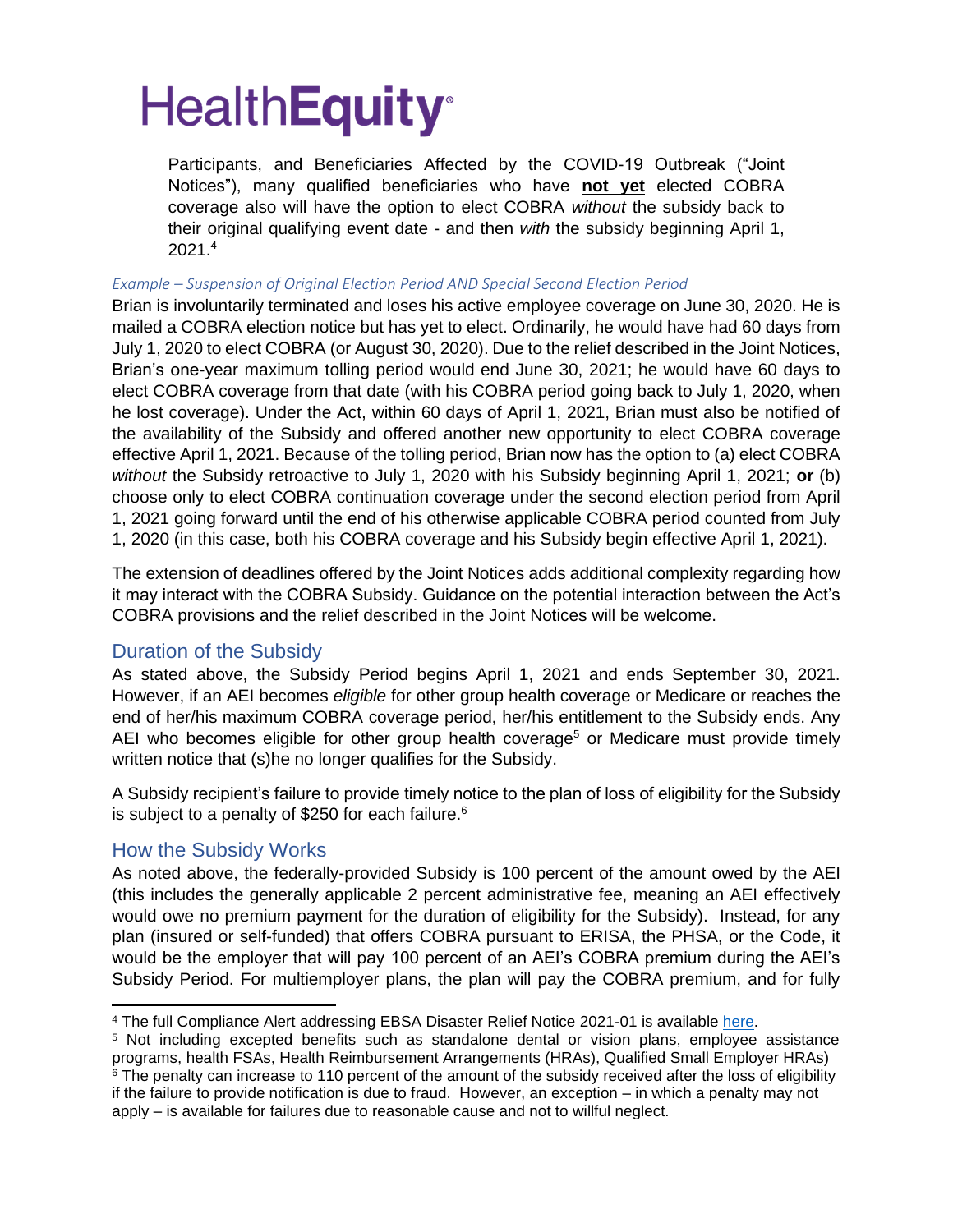insured arrangements not subject to ERISA, the PHSA, or the Code (e.g., plans subject to state COBRA laws), the insurer will pay the COBRA premium These groups will be subsequently reimbursed through payroll tax credits (or, for amounts exceeding payroll taxes, as a refund of an overpayment).

#### Electing Other Coverage

The Act allows – but does not require – employers to offer AEIs the option to change their group health insurance coverage when making a COBRA election under the employer's plan. This new coverage option must have the same or lower premiums and must be available to similarly situated non-COBRA employees under the plan. If the employer chooses to offer this option to AEIs, the AEI must elect to change her/his coverage within 90 days of receipt of the COBRA election notice.

**IMPORTANT:** This provision is optional, and an employer is not required to make this option available to comply with the Act.

#### New Notice Requirements

The Act requires the modification of COBRA election notices – or to provide supplemental notices – to all individuals who become entitled to elect COBRA continuation coverage during the Subsidy Period. These notices must include the following:

- The forms to establish eligibility for the Subsidy;
- The name, address, and phone number to contact the plan administrator (or the COBRA administrator) and any other person who can provide assistance and further information;
- A description of the qualified beneficiary's obligation to notify the plan if (s)he becomes eligible for coverage under another group health plan or Medicare, and a description of the penalty for failure to notify the plan;
- A description of the qualified beneficiary's right to the Subsidy and any conditions on entitlement to the reduced premium; and
- A description of the election of a different coverage option described above (if the employer chooses to offer this option to AEIs).

Qualified beneficiaries that experienced an involuntary termination of employment or reduction of hours prior to the start of the Subsidy Period but **did not** elect COBRA during their initial 60-day election period, as well as those who elected coverage but then subsequently **lost** that coverage prior to the start of the Subsidy Period (e.g., due to non-payment of premiums) must be issued a revised election notice including the information outlined above within 60 days of April 1, 2021 (that is, May 31, 2021).

The Act requires the DOL (in coordination with the Treasury and the Department of Health and Human Services; collectively, the "Agencies") to provide model notices no later than 30 days after March 11, 2021. Because employers have a 60-day period in which to provide these special second election notices, some employers may choose to wait until these model notices have been issued before revising and reissuing applicable notices.

#### Subsidy Expiration Notices

No more than 45 days and no less than 15 days prior to the expiration of the Subsidy Period, AEIs receiving the COBRA subsidy must be furnished a notice advising of the expiration of the Subsidy